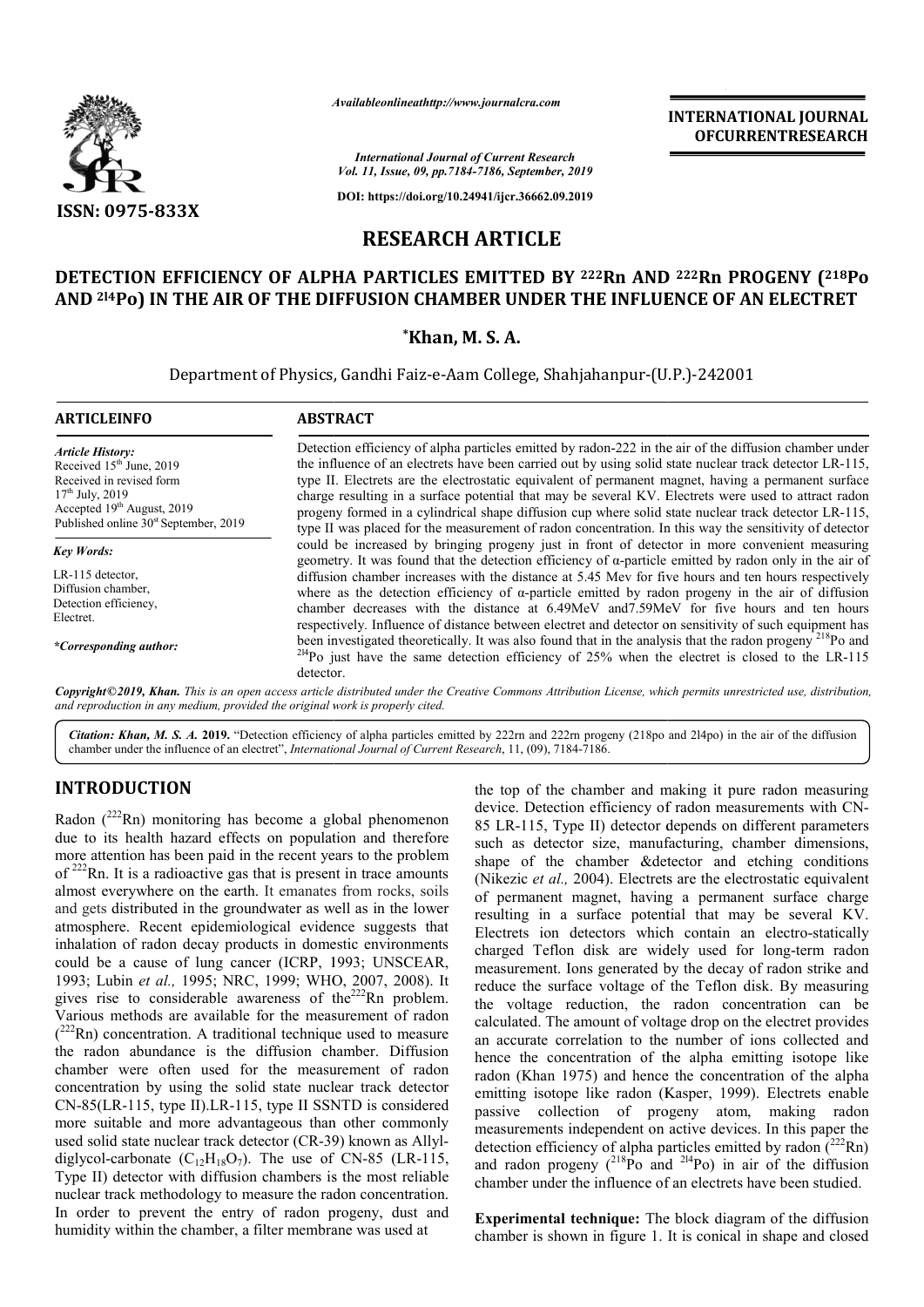the top with some permeable filter material. The detector is positioned in such a way that only the radon gas diffuses into the chamber while the radon-thoron progeny, dust, humidity and water vapor are stopped by the thin film. This type of diffusion chamber is often used for the measurement of radon concentration (Nikezic *et al.,* 1997, 2002, 2004). The base and top radius of the chamber are respectively  $R_1$  = 2.5 and cm  $R_2$  = 3.4cm.The height of the chamber H= 8.4cm was taken. The CN-85 (LR-115, Type II) detector film is made of a 12 um thick red dyed cellulose nitrate emulsion coated on a 100 µm inert plastic base. It is extremely sensitive to alpha particles under energy of 4 MeV, to heavy ions and fission fragments but it is insensitive to photons with density varying from 1.3 to 1.6. NaOH is the chemical etchant normally used for CN-85 (LR-115, Type II). Electrets and a piece of 2.5 cm×2.5cm CN-85 (LR-115, Type II) detector was placed in conical shape diffusion chamber used for the measurement of radon concentration (Nakahara et al 1980). Radon enters into the chamber through the filter paper and decays within it. Elecret were used to attract radon progeny formed in a diffusion cup. In this way the sensitivity of the detector could be increased by bringing progeny in front of detector in more convenient geometry. The dependence of detection efficiency the distance between CN-85 (LR-115, Type II) detector and the electrets was considered in this paper.



**Figure 1. Diffusion chamber with the CN-85 (LR- 115, Type II) detector and Electret**



**Figure 2: Variation of detection efficiency α-alpha particles emitted by222Rn only as a function of the distance between the electrets and LR-115 detector**

### **RESULTS AND DISCUSSION**

Experimental setup shown in the figure 1 was used in order to determine the detection efficiency of the radon and its progeny. In this type of setup electrets acts as a barrier for radon measurements preventing that some alpha particles emitted by radon itself and reach the detector.

**Table1. Observed Detection efficiency of 222Rn only for different distances between electrets and LR-115detector**

| Distance<br>between<br>electret & detector (cm) | Efficiency(Nreg/N) $E = 5.45MeV$ |            |  |
|-------------------------------------------------|----------------------------------|------------|--|
|                                                 | $T = 5$ hrs                      | $T=10$ hrs |  |
| 0.4                                             | 0.030                            | 0.020      |  |
| 0.8                                             | 0.050                            | 0.030      |  |
| 1.2                                             | 0.070                            | 0.040      |  |
| 1.6                                             | 0.080                            | 0.045      |  |
| 2.0                                             | 0.085                            | 0.050      |  |
| 2.4                                             | 0.090                            | 0.055      |  |
| 2.8                                             | 0.094                            | 0.058      |  |
| 3.2                                             | 0.096                            | 0.060      |  |

| Table 2. Observed detection efficiency of <sup>222</sup> Rn progeny for |
|-------------------------------------------------------------------------|
| different distances between electret and LR-115 detector                |

| Distance<br>hetween | Efficiency(Nreg/N) |             |               |             |
|---------------------|--------------------|-------------|---------------|-------------|
| Electret & detector | $E = 6.49$ MeV     |             | $E = 7.59MeV$ |             |
|                     | $T=10$ hrs         | $T = 5$ hrs | $T=10$ hrs    | $T = 5$ hrs |
| 0.0                 | 0.210              | 0.210       | 0.210         | 0.210       |
| 0.5                 | 0.100              | 0.150       | 0.175         | 0.175       |
| 1.0                 | 0.050              | 0.100       | 0.140         | 0.140       |
| 1.5                 | 0.025              | 0.075       | 0.100         | 0.110       |
| 2.0                 | 0.012              | 0.050       | 0.060         | 0.080       |
| 2.5                 | 0.006              | 0.030       | 0.050         | 0.075       |
| 3.0                 | 0.000              | 0.010       | 0.030         | 0.060       |
| 3.5                 |                    | 0.00        | 0.020         | 0.050       |
| 4.0                 |                    |             | 0.010         | 0.040       |
| 4.5                 |                    | ---         | 0.005         | 0.025       |
| 5.0                 |                    |             | 0.000         | 0.022       |
| 5.5                 |                    |             |               | 0.019       |
| 6.0                 |                    |             |               | 0.00        |





The dimensions of the diffusion chamber used in the present study was taken as with the base radius  $R_1=25$  cm, top radius  $R_2$ = 3.4 cm and height H= 8.4 cm. The solid state nuclear track detector CN-85 (LR-115, Type II) detector and the filter